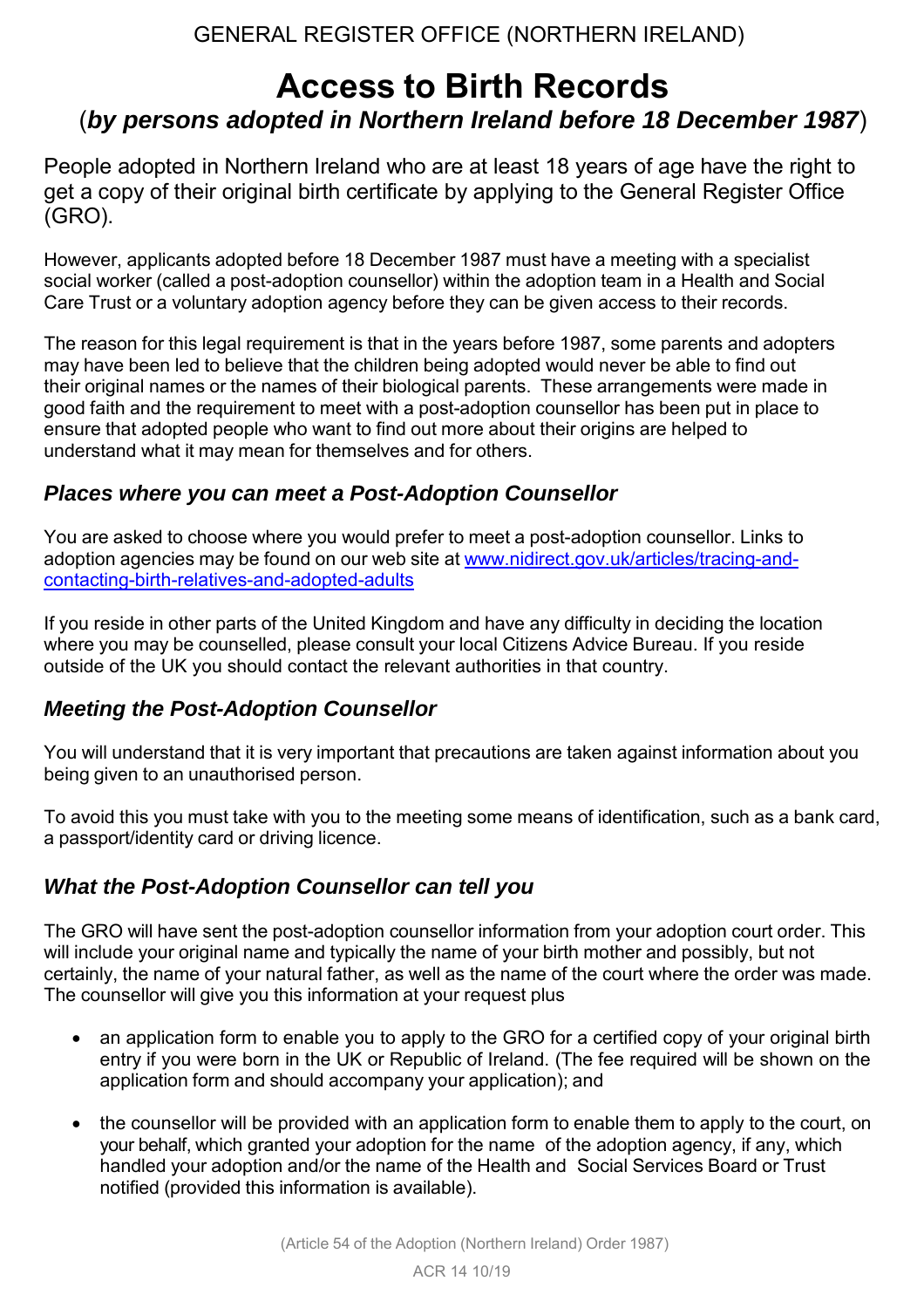## GENERAL REGISTER OFFICE (NORTHERN IRELAND)

**Application Form for Access to Original Birth Records (by a person adopted in Northern Ireland before 18 December 1987)**

|                              | Please read our privacy notice to see how we use and protect your personal information at<br>www.finance-ni.gov.uk/publications/nisra-privacy-notices |
|------------------------------|-------------------------------------------------------------------------------------------------------------------------------------------------------|
| <b>Applicant Details</b>     |                                                                                                                                                       |
| Full Name:                   |                                                                                                                                                       |
| Address:                     |                                                                                                                                                       |
|                              | Post Code:                                                                                                                                            |
| Telephone No.                | Email:                                                                                                                                                |
| <b>Details of Adoption</b>   |                                                                                                                                                       |
| Full Adopted Name & Surname: |                                                                                                                                                       |
| Date of Birth:               | Country of Birth:                                                                                                                                     |
| Name of Adoptive Mother      |                                                                                                                                                       |
| Name of Adoptive Father      |                                                                                                                                                       |
| Date of Adoption (if known): | Adoption Entry No*:                                                                                                                                   |

*\*This number will be found in the column headed "No of Entry" on a full certificate and in the top right hand corner of most short certificates. If you are unable to quote this number a search fee of £7.00 will be required*

#### **Declaration**

I hereby apply for the information necessary to enable me to obtain a certified copy of the original record of my birth. I understand that before this information is given to me, I am required to attend an interview with a counsellor.

I wish to have my interview with the counsellor/counselling service detailed below, and I instruct the General Register Office to forward the information relating to my birth to this counsellor/organisation.

| Name of Counsellor<br>(if applicable)                                                                                   |        |  |  |  |  |  |  |
|-------------------------------------------------------------------------------------------------------------------------|--------|--|--|--|--|--|--|
| Name & Address<br>of Organisation                                                                                       |        |  |  |  |  |  |  |
| Telephone No.                                                                                                           | Email: |  |  |  |  |  |  |
| I declare that to the best of my knowledge and belief, I am the adopted person to whom the above particulars<br>relate. |        |  |  |  |  |  |  |

| Your si<br>`' | )ate<br>$  -$ |  |
|---------------|---------------|--|
|               |               |  |

**Please Note -** 

- *If you have changed your name through marriage or by deed poll, the relevant certificate should be enclosed with your application. ( Any documents received will be returned to you)*
- *This office can only accept completed forms. If you are having any issues completing this form or finding a counsellor in your area. Please contact this office on the relevant telephone number below to speak to a member of the Casework and Registration team.*

(Article 54 of the Adoption (Northern Ireland) Order 1987)